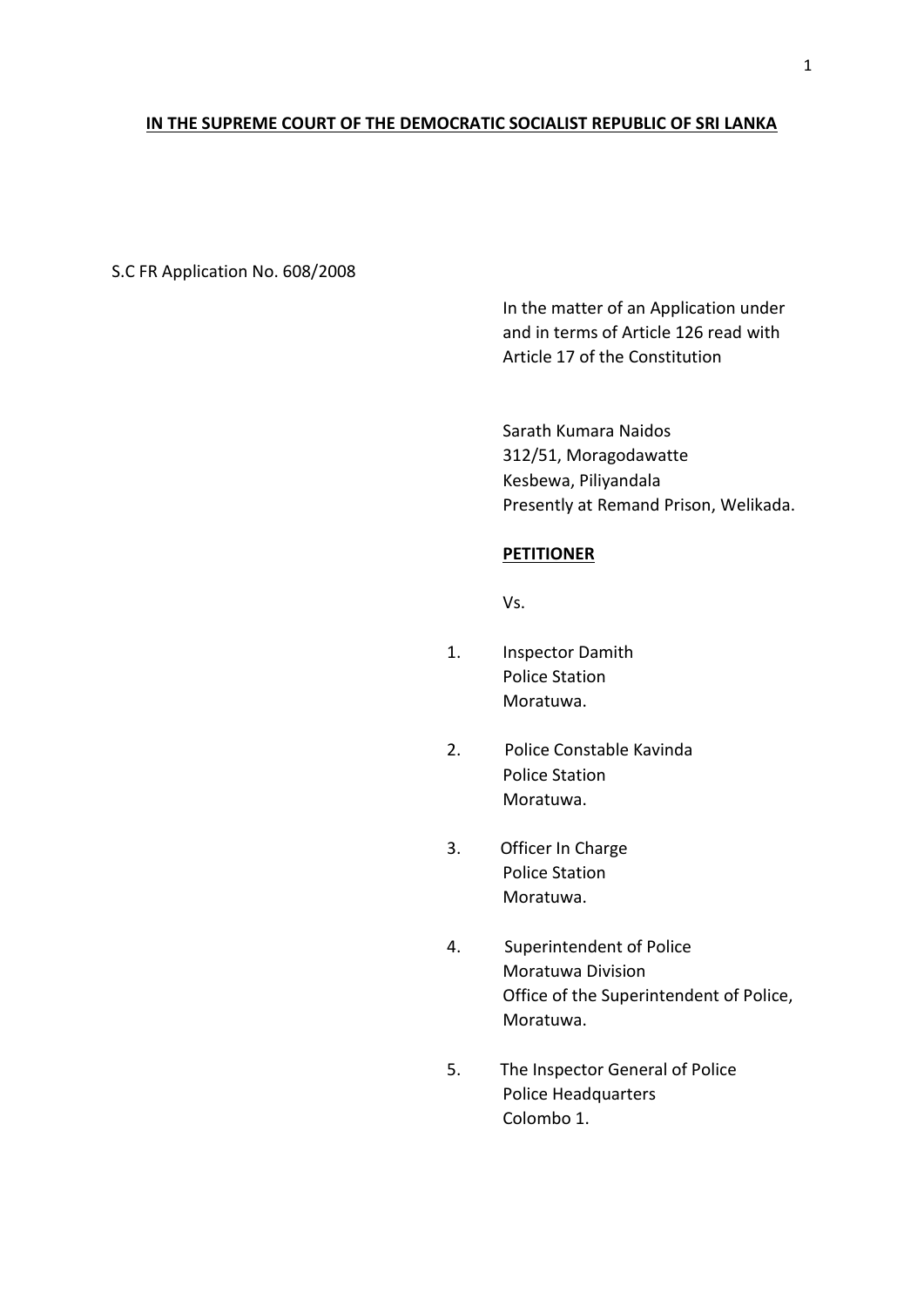6. Hon. Attorney General Attorney General's Department Colombo 12.

#### **RESPONDENTS**

| <b>BEFORE:</b>     | K. Sripavan C.J.                                                                                 |
|--------------------|--------------------------------------------------------------------------------------------------|
|                    | Priyantha Jayawardena P.C., J. &                                                                 |
|                    | Anil Gooneratne J.                                                                               |
| <b>COUNSEL:</b>    | Ermizar Tegal for the Petitioner                                                                 |
|                    | Asthika Devendra with Kameel Maddumage<br>For the 1 <sup>st</sup> to 3 <sup>rd</sup> Respondents |
|                    | Madhawa Tennakoon S.S.C for the 4 <sup>th</sup> to 6 <sup>th</sup> Respondents                   |
| <b>ARGUED ON:</b>  | 01.11.2016                                                                                       |
| <b>DECIDED ON:</b> | 19.01.2017                                                                                       |

# **GOONERATNE J.**

This is an application filed on or about December 2008 under Article 126 read with Article 17 of the Constitution. Petitioner was a 'Mason' and a married person with young children at the time this application was filed in this court. In his petition, he admits that 3 to 4 years ago he was charged and convicted of possession of 'ganja' to which charge he pleaded guilty. He also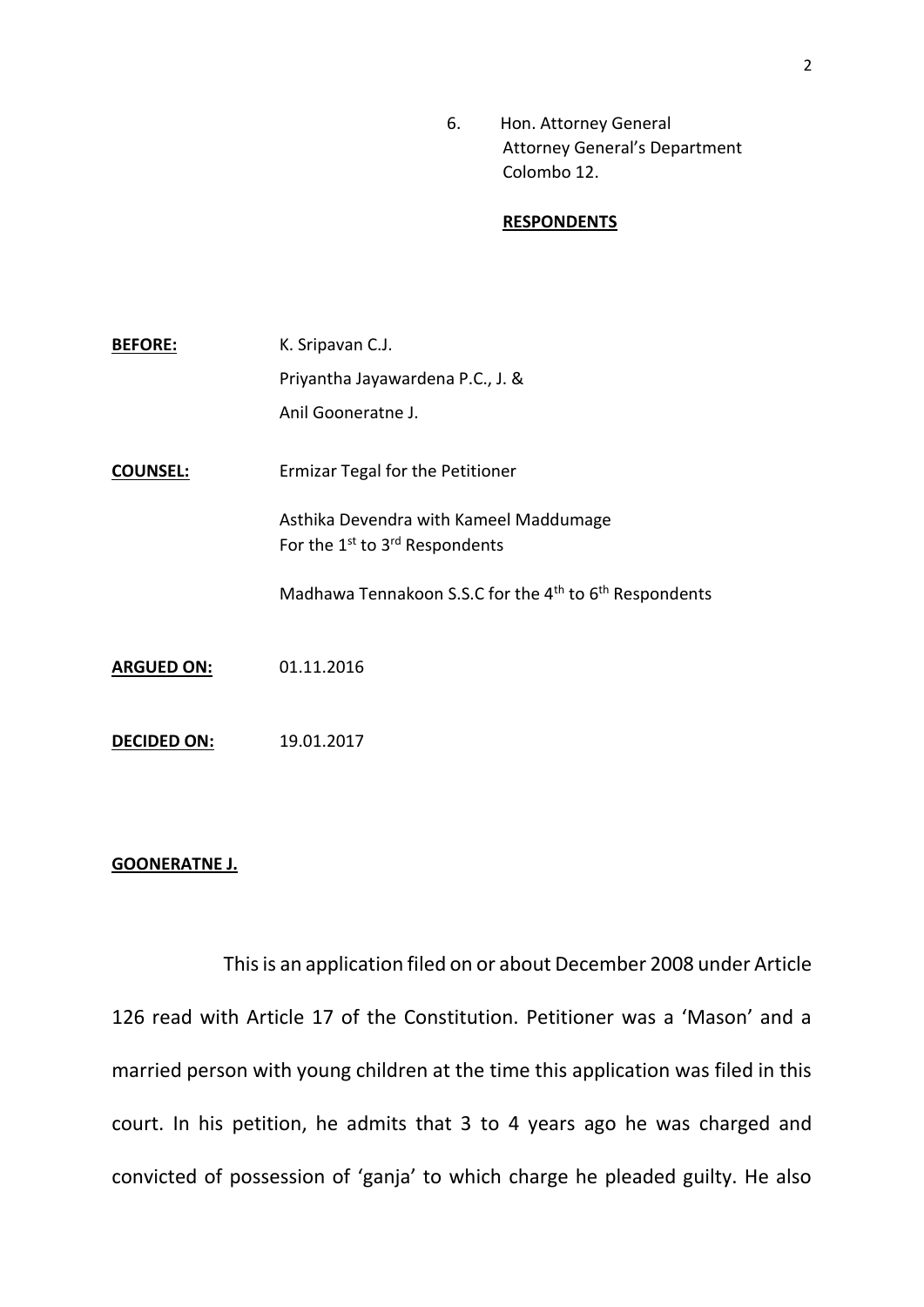asserts that he had no pending criminal cases, prior to the incidents described in his petition. In the prayer to the petition, relief sought as per sub paragraphs 'e' & 'd' of the prayer, against  $1^{st}$  to  $5^{th}$  Respondents in terms of Articles 11, 12(1), 13(1) and 13(2) of the Constitution. Petitioner's complaint is more particularly focused on assault, torture, cruel and inhuman degrading treatment, by the above Respondents. This court on or about 10.06.2010 granted leave to proceed on alleged violations of Articles 11 and 13(2) of the Constitution.

The Petitioner in his petition filed in this court, refer to several acts of assault on him by the  $1^{st}$  and  $2^{nd}$  Respondents along with some other police officers (not named). It is pleaded that a woman who worked at a house where the Petitioner had worked for about three to four months had met him and inquired about house breaking and whether the Petitioner was involved. This had led to a heated argument. On  $5<sup>th</sup>$  July 2008 at about 2.00 p.m the Petitioner was working at a site at Samagi Mawatha, Koralawella, 1<sup>st</sup> and 2<sup>nd</sup> Respondents arrived in a three-wheeler with two other police officers, and directed the Petitioner to accompany the police officers to the police station. When the Petitioner asked the police as to why he is taken to the police the 2<sup>nd</sup> Respondent assaulted him. Paragraph 4 of the petition describes several acts of assault on the Petitioner. The several acts of assault by the police as pleaded and other acts of the police are as follows: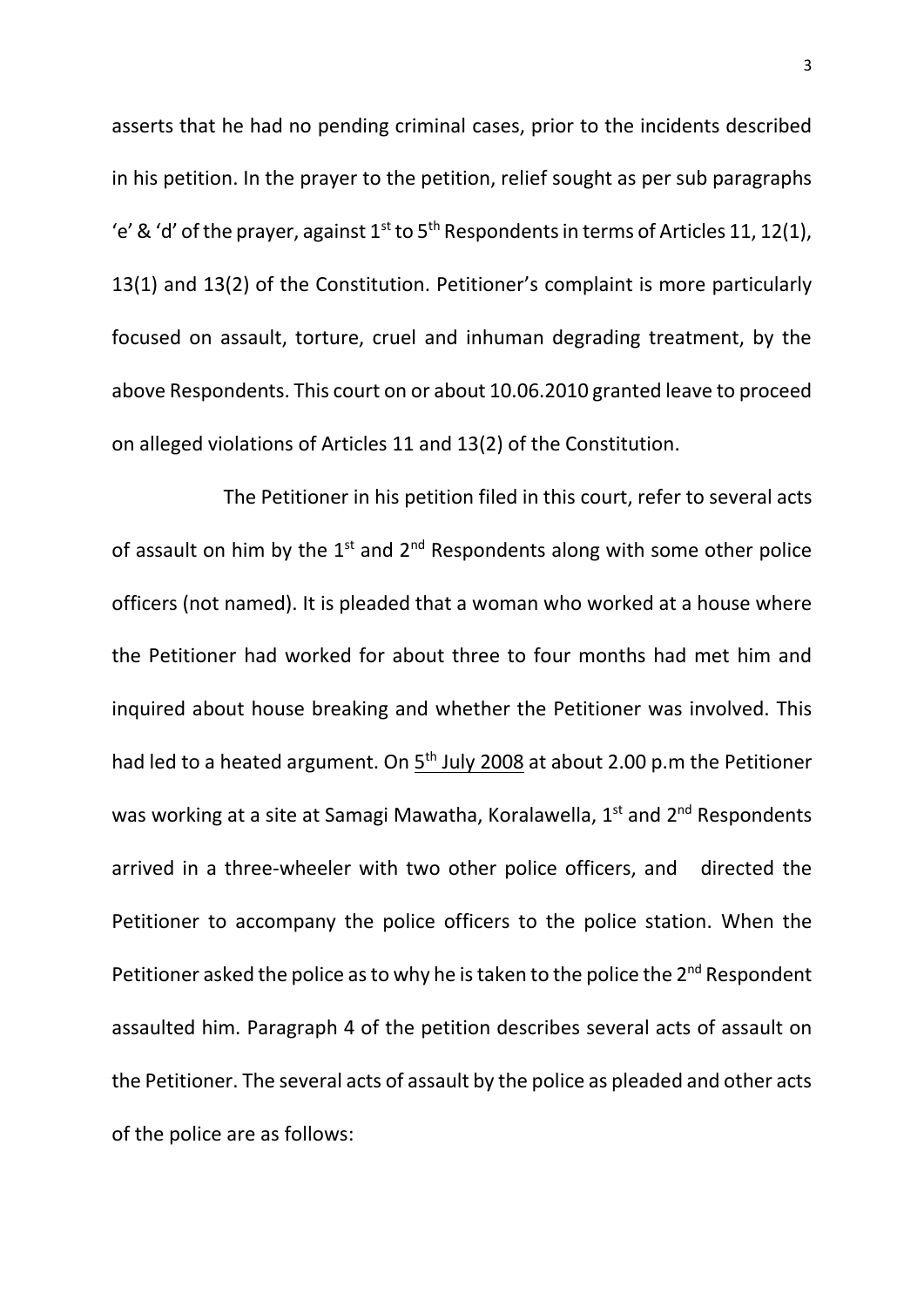(a) Petitioner was taken to the Crimes Division of the Moratuwa police and he was beaten. Before moving him to a cell the  $2<sup>nd</sup>$  Respondent along with some other police officers lifted him and put him on the ground twice, at about 7.30 p.m.

Petitioner's sister and brother-in-law came to see him at the police. Sister's affidavit is annexed marked P1A.

- (b) At 9.00 p.m Petitioner taken out of the cell and his fingers tied with a lace, hung with the finger, while a chair was kept below his body. He was kept in that position for about half an hour in the presence of the 1st and 2<sup>nd</sup> Respondents.
- (c) On 06.07.2008 (as pleaded) Petitioner's wife and sister came to the police to see him. Petitioner informed both of them about the assault. At 9.00 p.m. Petitioner was taken out of the cell and taken to the Crimes Division. Petitioners hands were tied and put through the legs and hung by a wicket which was kept between two tables (kept in this position for 20 minutes by the  $1<sup>st</sup>$  Respondent). The  $2<sup>nd</sup>$  Respondent and some other police officers had beaten the Petitioner on the legs and feet whilst questioning of house breaking incident. Petitioner denied such a house break-in incident. Petitioner's brother-in-law also came to see him and Petitioner informed his brother-in-law of the above assault. Affidavit of brother-in-law marked and produced as P1B.
- (d) On 07.07.2008 Petitioner was again taken out of his cell by the  $1<sup>st</sup>$ Respondent and other police officers who took the Petitioner into custody, threatened the Petitioner of assault. He was then beaten on the hands and feet with clubs. On being beaten police asked about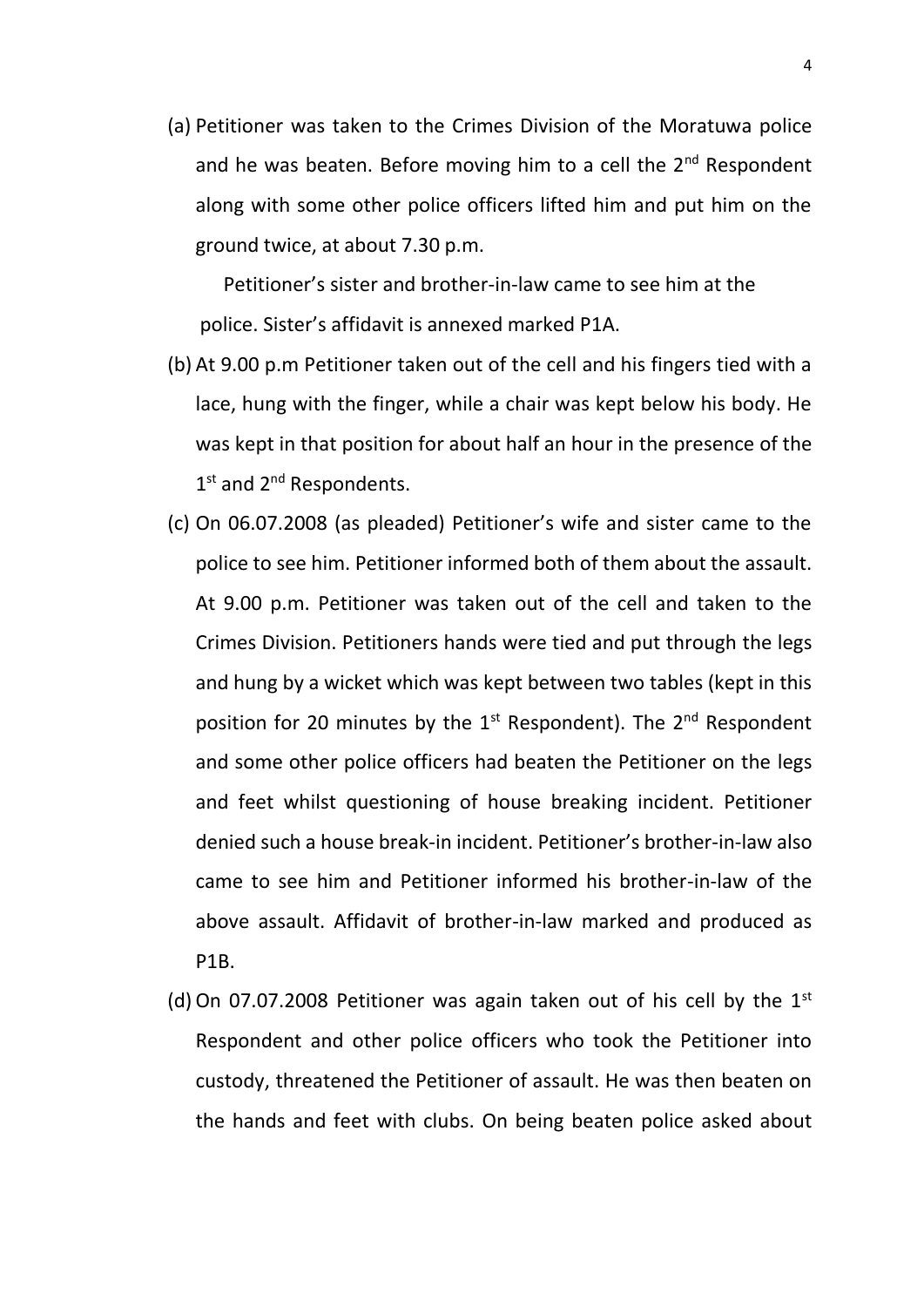some jewellery stolen from a house where the Petitioner had worked previously.

- (e) 1<sup>st</sup> Respondent also threatened the Petitioner and informed him that a bomb would be introduced in order to keep the Petitioner in prison for a longer period. Petitioner was unable to bear he being assaulted, and informed the police he could return a gold chain. Petitioner told his wife who visited him to hand over a gold chain which belongs to his son, in order to obtain his release. On the same day Attorney-at-Law, M/s. Shamila along with Petitioner's sister, mother and a neighbour visited him at the police station. Attorney-at-Law Shamila was consulted by Petitioner's party over his arrest. It is pleaded that due to such assault Petitioner's hands and legs were all swollen.
- (f) On  $8<sup>th</sup>$  or  $9<sup>th</sup>$  July 2008 at 10.00 a.m the Superintendent of Police of the area visited the Moratuwa Police Station. The Petitioner was hidden inside the police mess. Petitioner verily believes that Superintendent's visit was as a result of a complaint lodged at the Superintendent's office, by his sister.
- (g) On 10.07.2008 the house owner whose house was, alleged to be broken-in visited the police. Petitioner was taken to Crimes Division and was shown to them. Petitioner denied any involvement. Thereafter the  $1<sup>st</sup>$  Respondent on the same night assaulted the petitioner with a cricket bat on his face, buttocks and legs.
- (h) On  $11<sup>th</sup>$  and  $12<sup>th</sup>$  July Petitioner detained in the police station.
- (i) On 12.07.2008 another Attorney-at-Law and Petitioner's wife visited the police. The  $1<sup>st</sup>$  Respondent informed them that the Petitioner would be produced before the Magistrate. Affidavit of Attorney Niluka and wife produced marked P1C & P1D.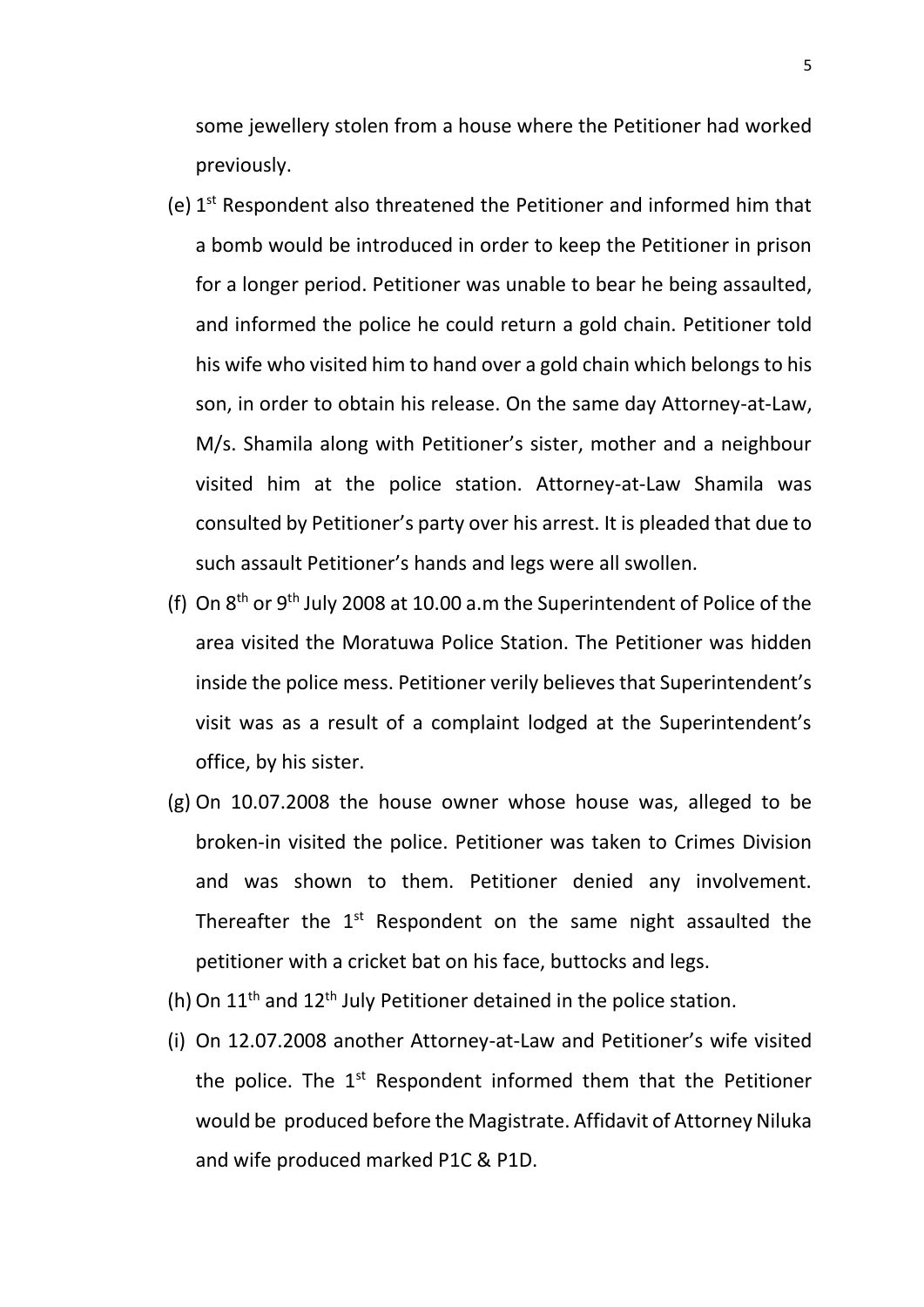(j) On 13.07.2008 Petitioner was taken to the Lunawa Hospital as he complained of a chest pain. But the Doctor did not examine his injuries caused as a result of assault. Later Petitioner was produced before the learned Magistrate. At that point Petitioner became aware that the police had filed two cases against the Petitioner bearing Nos. 89984 (theft) and 90215 (possession of 2300 mg. of heroin) on 12.07.2008. Petitioner was remanded by learned Magistrate. Court proceedings annexed marked P2A & P2B. I also note the contents of the application made to the Human Rights Commission by the Petitioner's party.

On a perusal of the record I find that extensive written submissions have been filed by parties on time bar. However on 29.07.2016, the Journal Entry indicates that the learned counsel who appeared for the  $1<sup>st</sup>$  to  $3<sup>rd</sup>$ Respondents informed court that the preliminary objections on time bar would not be pursued.

The  $1^{st}$  to  $3^{rd}$  Respondents have filed objections, on  $15^{th}$  October 2010. The affidavits filed of record of each of the three Respondents appear to be on the same lines. Allegations of assault and torture by the said Respondents are denied. These police officers also maintain that the suspect Petitioner was produced before the Magistrate within 24 hours of his arrest. The  $1<sup>st</sup>$ Respondent was an Inspector of Police and Officer-In-Charge of the Crimes Bureau of the Moratuwa police at the relevant time and period. It is also denied by these Respondents that the Petitioner has no pending cases. It is pleaded that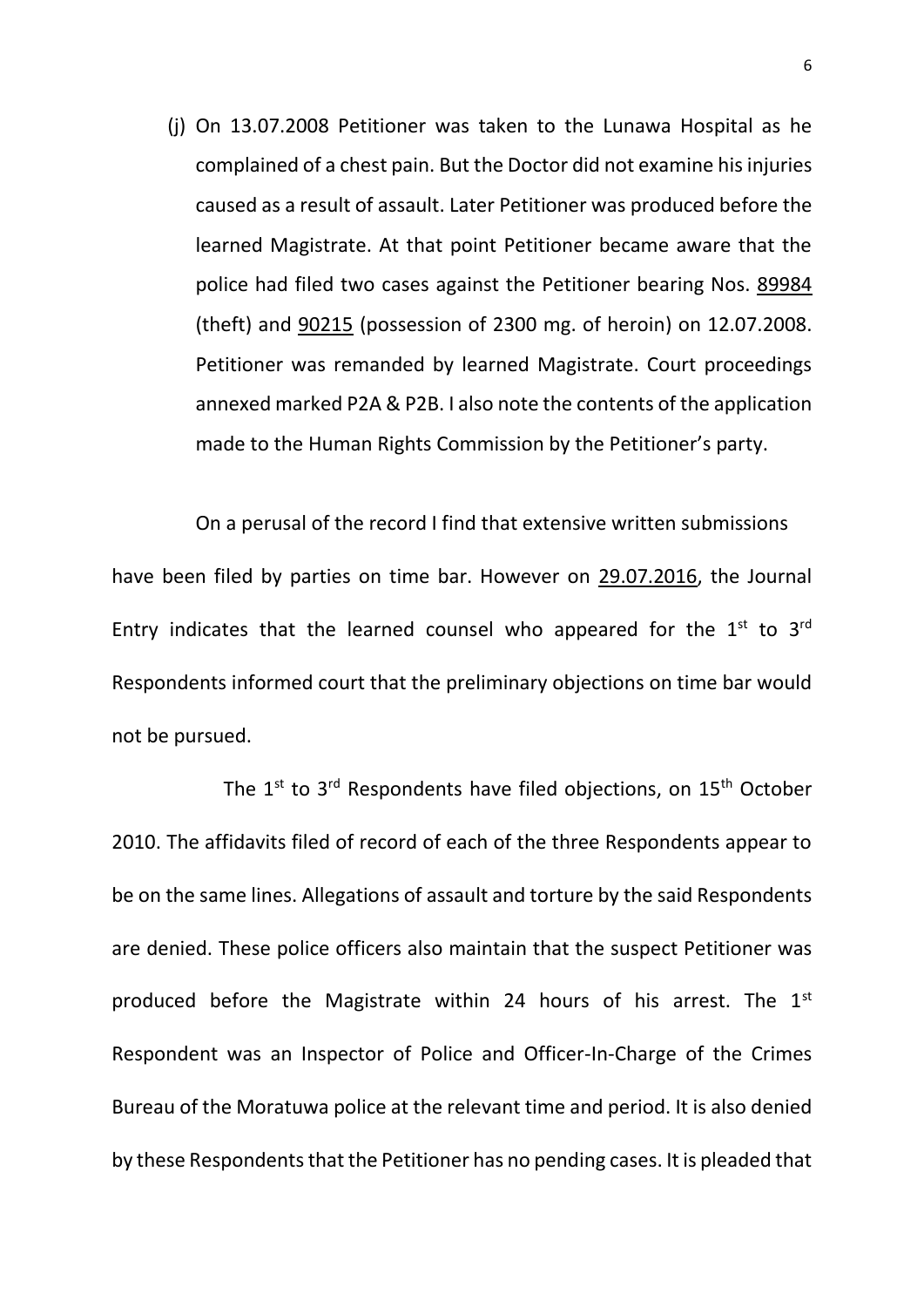the Petitioner was charged for theft and possession of 30 mg. of heroin and convicted by the Magistrate's Court of Maligakanda and Colombo respectively. Copies of the relevant M.C records are not produced since same had been destroyed but certified copies of criminal records from the police station are produced.

Moratuwa Police Station received a complaint of house breaking and death threat on 11.06.2008. On 30.08.2008 facts were reported to the Magistrate. 'B' Report No. 899 84 is produced as 1R5.

The  $1<sup>st</sup>$  Respondent aver that he was on 12.07.2008 he was on a tour duty in Moratuwa, Koralawella area with two police officers named in his affidavit. He received information from an informant of transporting of heroin, in the area. This was at about 20.00 hours. At 20.30 hours he arrested the Petitioner at Koralawella having explained the reason for arrest. Petitioner was thereafter handed over to the Moratuwa Police, Reserved Officer, and he left for further petrol rounds. At the time of arrest the Petitioner had with him a quantity of heroin, a gold chain and a pawning receipt.

It is the position of the  $1<sup>st</sup>$  Respondent that having handed over the Petitioner to the Reserved Officer he is unaware as to what happened thereafter. It is further pleaded that the Reserved Officer, Gamini has testified by an affidavit that there was no assault, torture or any harassment caused to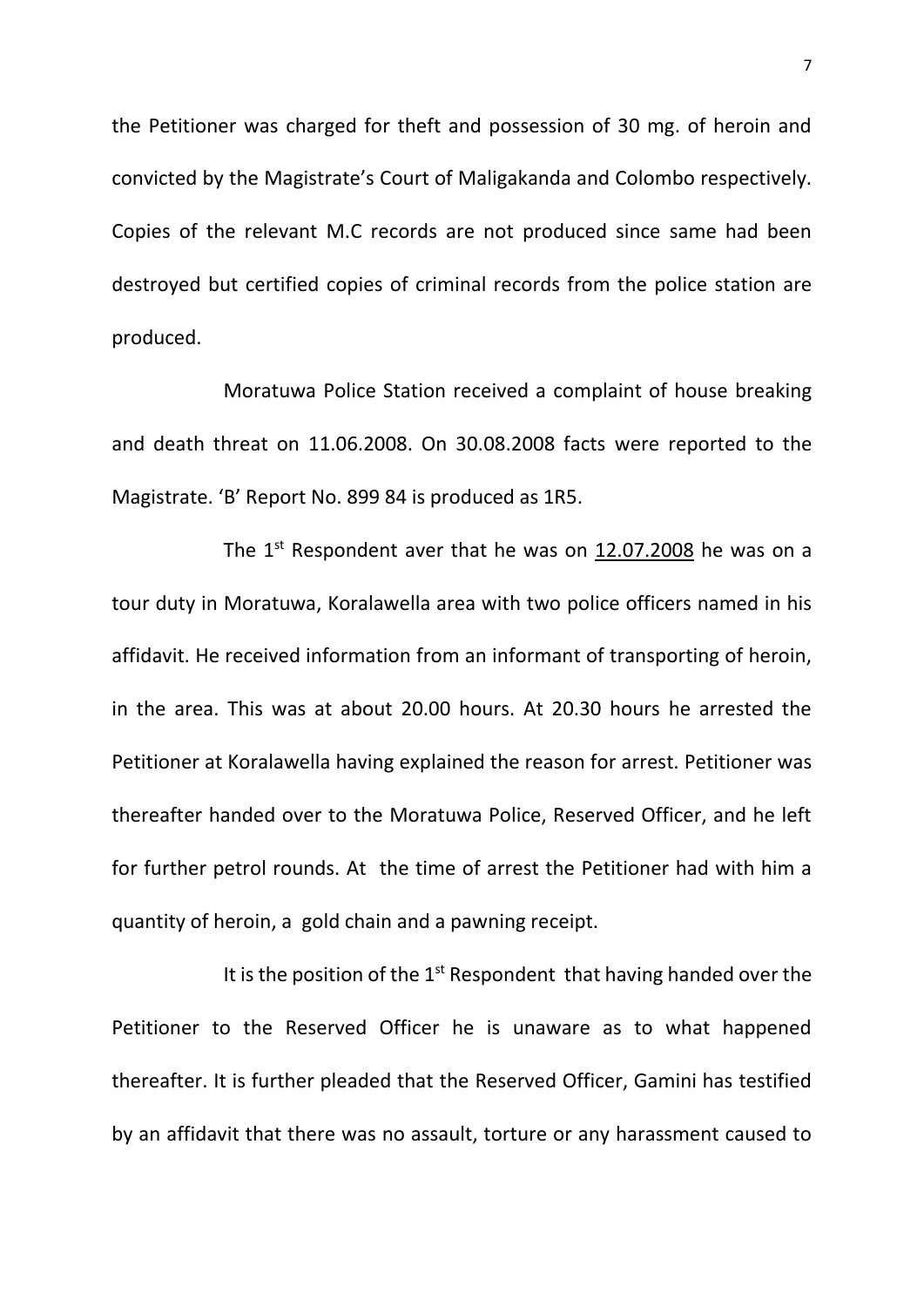the Petitioner. On 13.07.2008 Petitioner was examined by District Medical Officer, Moratuwa Hospital. Medico Legal Report does not indicate any injuries. On the same day Petitioner was produced before the Magistrate, Moratuwa on two charges. One was on theft and the other for possession of heroin. The 1<sup>st</sup> Respondent produced marked  $1R - 11$  his investigation notes of arrest, etc. He further pleads that the Petitioner never complained of any assault to the learned Magistrate when he was produced in court on 13.07.2008.

The 2<sup>nd</sup> and 3<sup>rd</sup> Respondents by their affidavit support the position of the  $1^{st}$  Respondent as stated above. The  $2^{nd}$  Respondent, was according his affidavit on petrol duty along with the  $1<sup>st</sup>$  Respondent at all relevant material times.

The material furnished to this court, and submissions both oral and documentary made by learned counsel on either side no doubt, are initiated on two Magistrate's Court cases bearing Nos. 89984 and 90215. The Judgments delivered by the learned Magistrate in the said cases are also filed of record. (no indication of an appeal). The said orders of the learned Magistrate throw more light to the case in hand and assist the Apex Court to arrive at a decision concerning Petitioner's basic rights. On the side of the Petitioner the allegation of assault, torture and degrading treatment are based and supported by documents/affidavits marked and produced as P3, P1A, P1B, P1C and P1D. It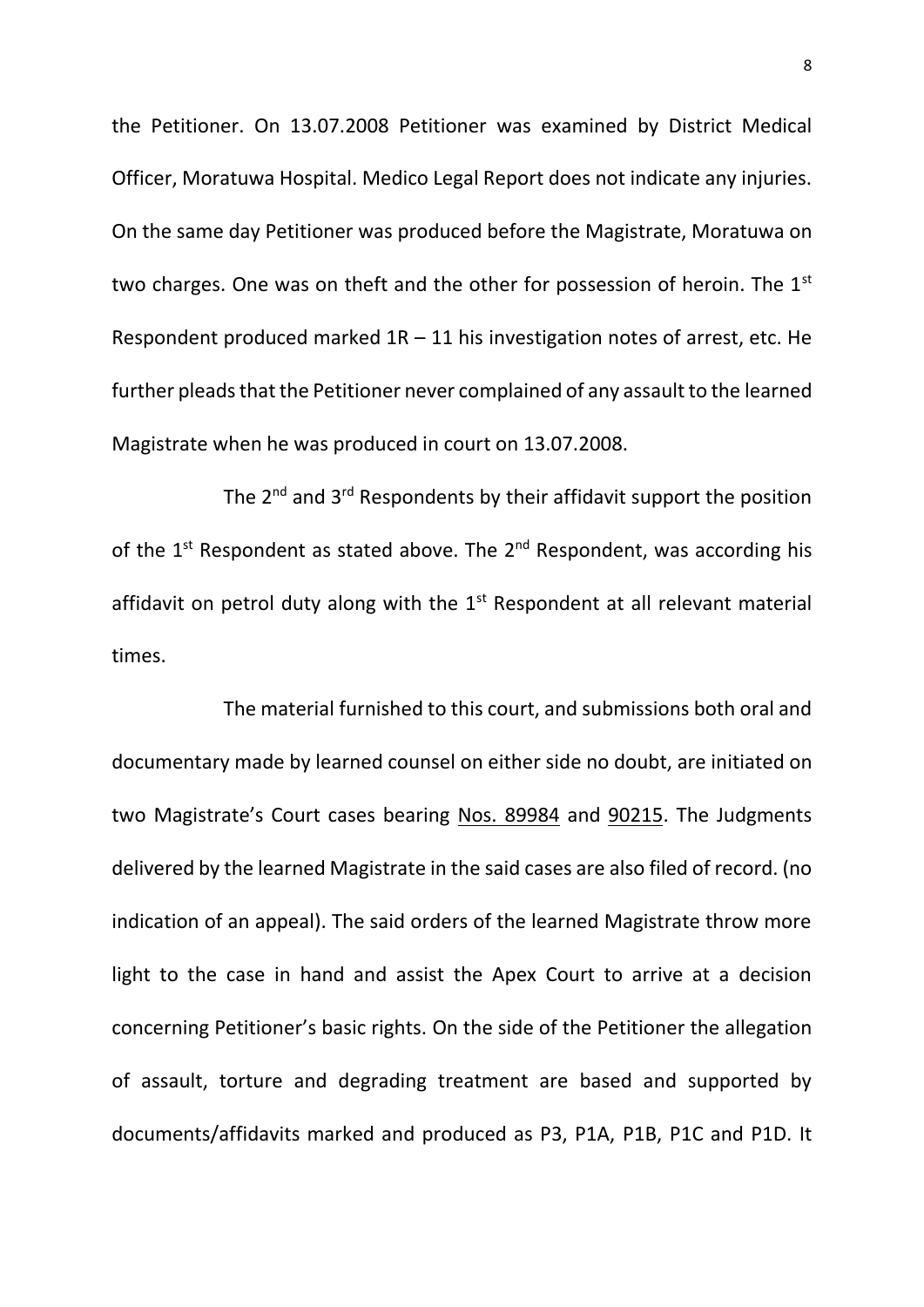indicates that the Petitioner was very badly treated by the police from the point of taking him to custody by the police up to the point of being produced before the Magistrate. Police on the other hand seems to have been overenthusiastic to fault the Petitioner at any cost.

The Judgments delivered by the learned Magistrate fortify the position of the Petitioner. Medico Legal Report tendered to court on 10.03.2010 and the prisons hospital treatment sheets dated 13.07.2008 had been submitted to court on 21.05.2009, they describe injuries consistent with the physical acts of assault or torture complained by the Petitioner. I note the following points considered by the learned Magistrate as follows.

Case No. 89984 (charged under Section 440 & 369 of the Penal Code)

Witness No. 1, in Examination-in-Chief describe the incident of a person being found inside the house and causing her certain injuries to her mouth which damaged her teeth in the lower jaw. Omission marked in this witness' statement to police regarding injuries caused to her teeth which has not been stated in the original statement to police. Trial Judge disbelieve the witness and also observes that the witness could not answer several questions posed by the defence, and arrives at a conclusion that this witness never saw an incident of theft, and at a certain point as admitted by the witness himself.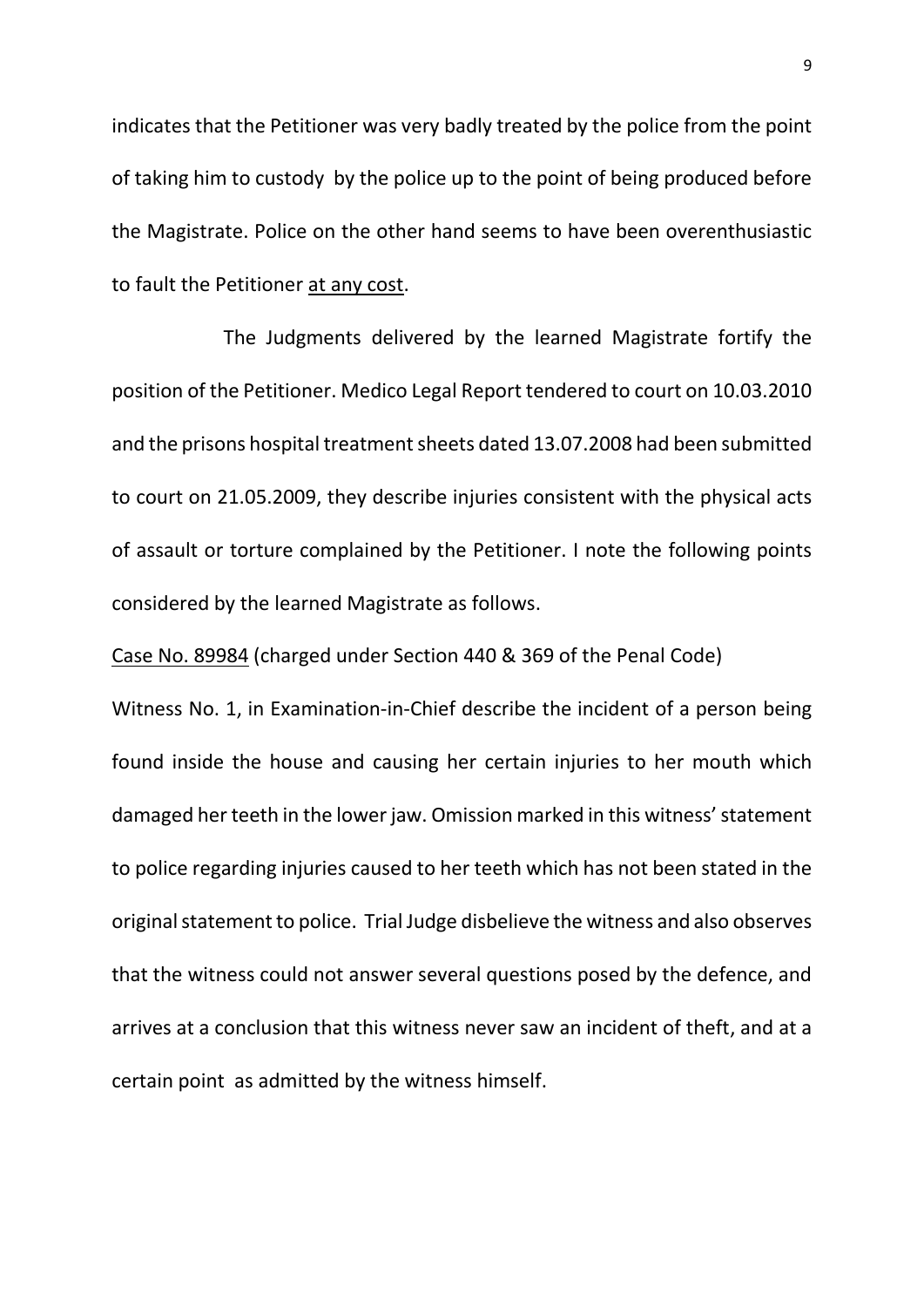Occupier of the house also gave evidence, but the trial Judge concludes that she was not able to identify any lost items. This witness admits to making a belated statement to the police and deliberately conceal the correct date of incident, and was unable to answer several questions in crossexamination. This witness was shown the suspect at the police station, though she could not identify the lost items. (This is a flaw for continuation of any identification parade).

Trial Judge reject the evidence of the 1<sup>st</sup> Respondent (Police Officer) who gave evidence before the Magistrate's Court. Trial Judge holds that the 1<sup>st</sup> Respondent has given false evidence before the Magistrate's Court and express the view that 1<sup>st</sup> Respondent be tried in terms of Section 188 of the Penal Code, for giving false evidence. Trial Judge more particularly disbelieves the evidence of this witness on the question of recovery of stolen items/goods, and the date of arrest. Magistrate also refer to the contradictory nature of reports filed in court and the evidence of the  $1<sup>st</sup>$  Respondent which does not establish that Petitioner was in possession of heroin. (particularly on  $1<sup>st</sup>$  Respondent)

I would for purposes of clarity incorporate in my Judgment some very relevant observations of the learned Magistrate, as follows.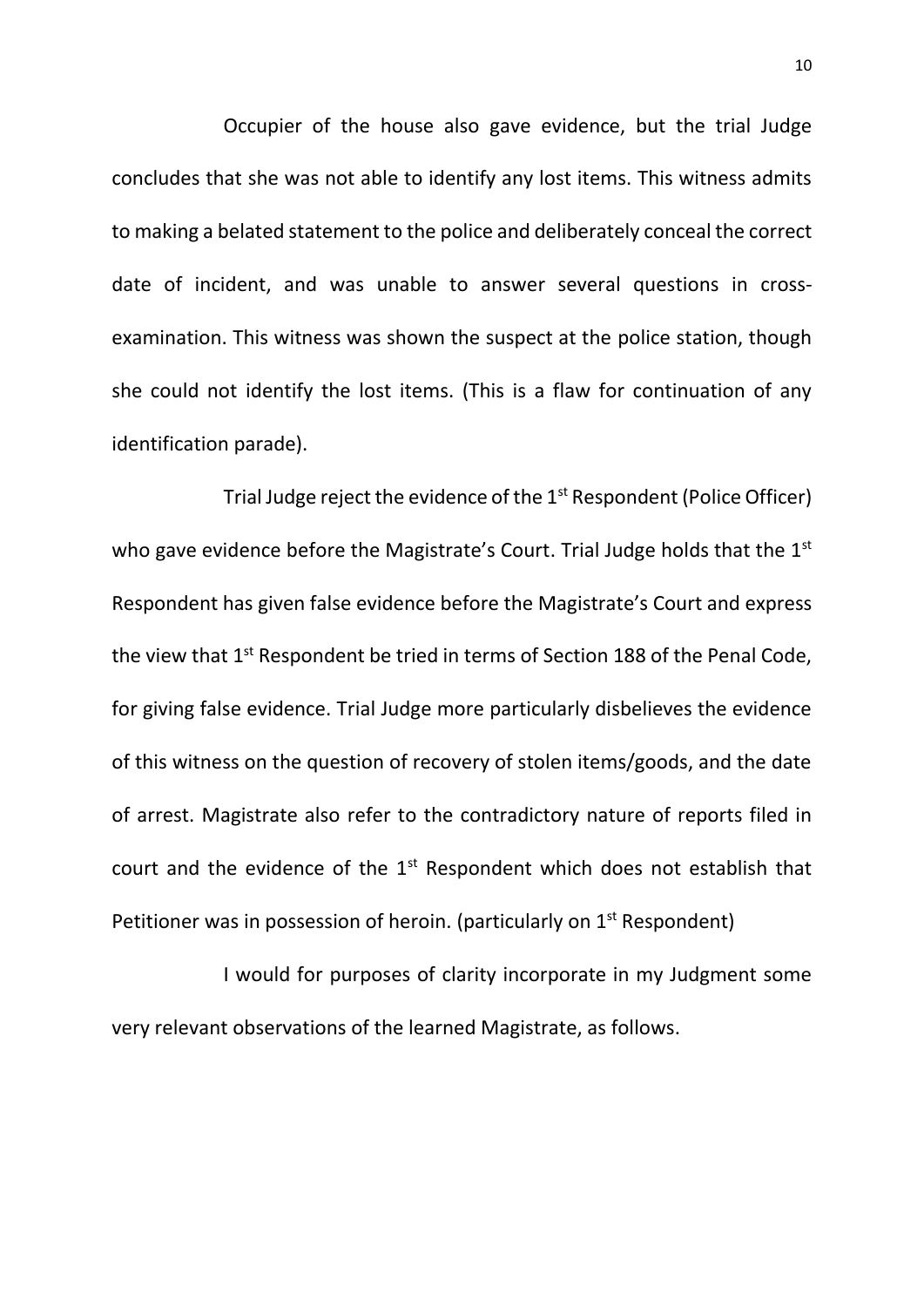පොලිස් පරික්ෂක දමින පෙරේරාගේ සාක්ෂිය, මෙම නඩුවේ දී චුදිතට එරෙහිව ඇති <u>චෝදනා සම්බන්ධයෙන් සලකා බැලිය යුතුව තිබුණද ඔහුගේ බලය අයුතු ලෙස</u> පාවිච්චි කරමින් කටයුතු කර ඇති බව ඉතා පැහැදිලිය. එසේම ඔහු අධිකරණය ඉදිරියේ අසත $x$  සාක්ෂි දි ඇති බව ඔහු විසින්ම පිළිගෙන ඇත. එසේම ඔහු හරස් පුශ්ණ වලට උත්තර දෙමින් මෙම විත්තිකරුගේ සාක්කුවේ තිබී හෙරොයින් මත්දුව $x$ පැකට් 23 ක් සොයා ගත් බවට අසත¤ සාක්ෂියක් දී ඇත. ඒ ආකාරයට අසත¤ සාක්ෂි ී ඇති බව නිගමනය කළ හැක්කේ ඒ බව මෙම නඩුවට අදාළ අපරාධය සම්බන්ධයෙන් දෙවන අවස්ථාවේ දී තොරතුරු ඉදිරිපත් කල බී වාර්ථාවේ ඒ බව සදහන් නොවිම තුලින්ය. එසේම එම චෝදනා පුතික්ෂේප කරමින් විත්තිකරු ඉතා පැහැදිලි සාක්ෂි දී ඇත. ඔහු අධිකරණය ඉදිරියේ හරස් පුශ්ණ වලට භාජනය වෙමින් දිවුරුම් පිට පැහැදිලිව පවසා ඇත්තේ දමිත් පෙරේරා යන පොලිස් නිළධාරියා ද්වේශ සහගතව ඔහුට එරෙහිව නඩු පවරා ඇති බවය. එහෙත් සාක්කුව් තිබී කිසිදු නඩු භාණ්ඩයක් සොයා නොගත් බවත් හෙරොයින් පැක**ට** 23 ම ඔහු සන්තකයේ නොතිබන බව ඔහු සාක්ෂි දී ඇත. එසේම විත්තිකරු අත් අඩංගුවට ගත්තේ 2008.07.05 වන ිදින බවත් 2008.07.13 වන දින එනම් ඉරිදා දිනක <mark>විත්තිකරුව විනිසුරුතු</mark>මා වෙත ඉදිරිපත් කල බවත් ඔහු අධිකරණයේ දී ඇති සාක්ෂි සත¤ සාක්ෂි ලෙස සැලකිය හැකිය. එය තහවුරු වන්නේ පොලිසිය විසින් තොරතුරු වාර්තා කිරිමේ දි විත්තිකරු අත්අඩංගුවට ගත්තේ කුමන ස්ථානයේ දී හෝ කුමන දිනයේ දී යන්න අධිකරණයට වාර්ථා නොකිරීම තුලින්ය. එයින් නිගමනය කළ හැක්කේ මෙම නඩුවේ පැමිණිල්ල @වනුවෙන් සාක්ෂි දන් මෙම නඩුවේ අපරාධ සම්බන්ධයේ පරීක්ෂණය සිදු කළ යැයි කියන දමිත පෙරේරා යන පොලිස් නිලධාරියා නීතිවිරෝධි ලෙස විත්තිකරු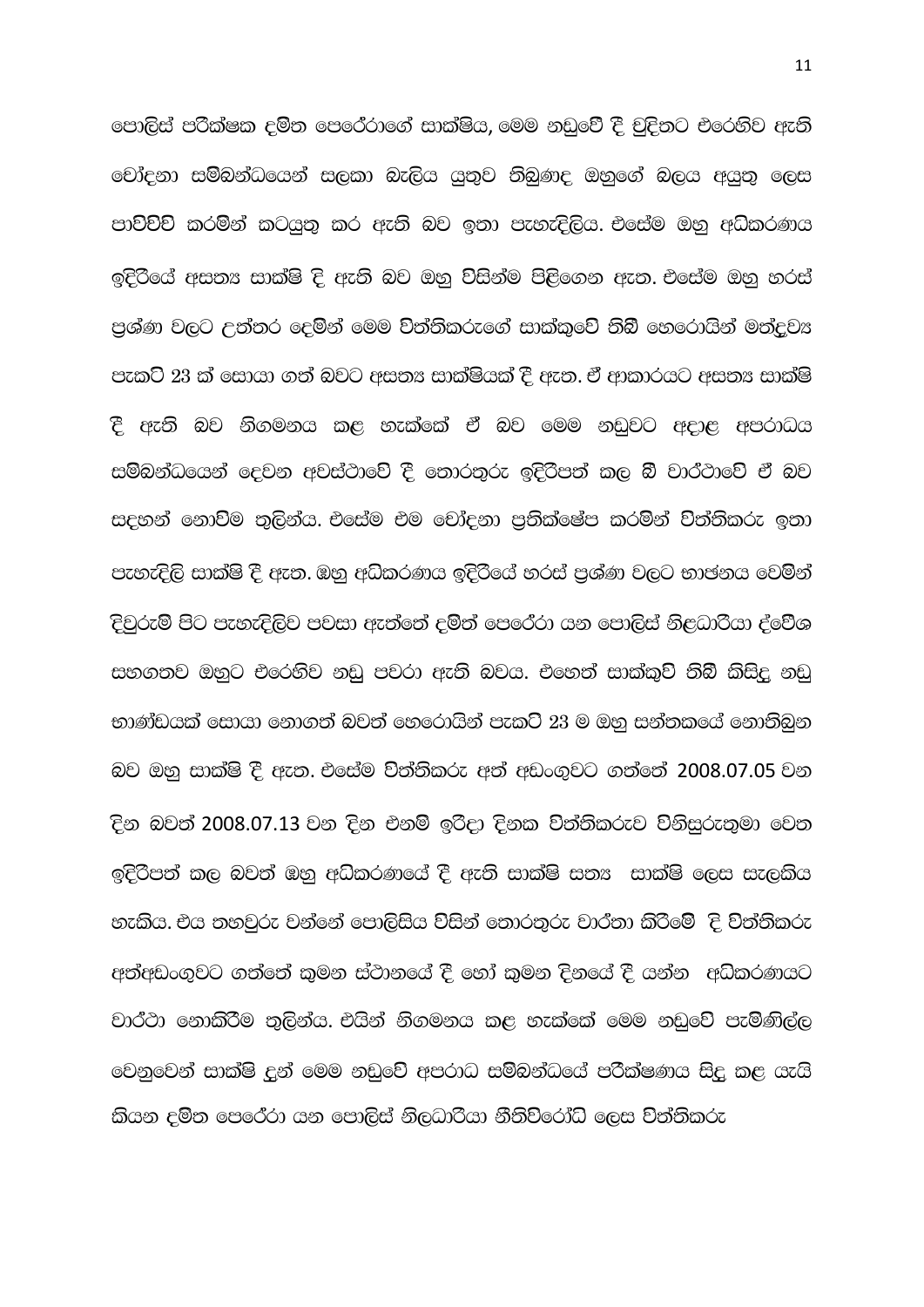2008.07.05 වන දින සිට 2008.07.13 වන දින දක්වා පොලිස් සිර මැදිරියේ රදවා ගෙන එදින පර්වගාමි විනිසරුතමා වෙත ඉදිරිපත් කර ඇති බවය.

The learned Magistrate inter alia in his concluding remarks states that the Petitioner was kept in illegal custody in the police station from 05.07.2008 to 13.07.2008 and had been during that period assaulted and treated inhumanly. Magistrate also conclude that having considered the evidence of the Medical Officer who gave evidence for the Petitioner from the prison hospital, it is well established that injuries were caused to the Petitioner and he was treated for same as an indoor patient at the prison hospital. The learned trial Judge emphasize that during the period 05.07.2008 to 13.07.2008 the Petitioner was in police custody and within that period the Petitioner was beaten and assaulted by the police.

## Case No. 90215 (charge of possession of heroin)

It is not necessary to go into details in this case. Learned Magistrate reject the prosecution case, and made observations detrimental to the police, just like the case above (89984). Trial Judge refer to the  $1<sup>st</sup>$  Respondent's conduct and fault him.

The learned Magistrate in no uncertain terms make it very clear that the  $1<sup>st</sup>$  Respondent's evidence was false and it was a deliberate attempt by him to conceal the truth. The police party seems to have made use of the court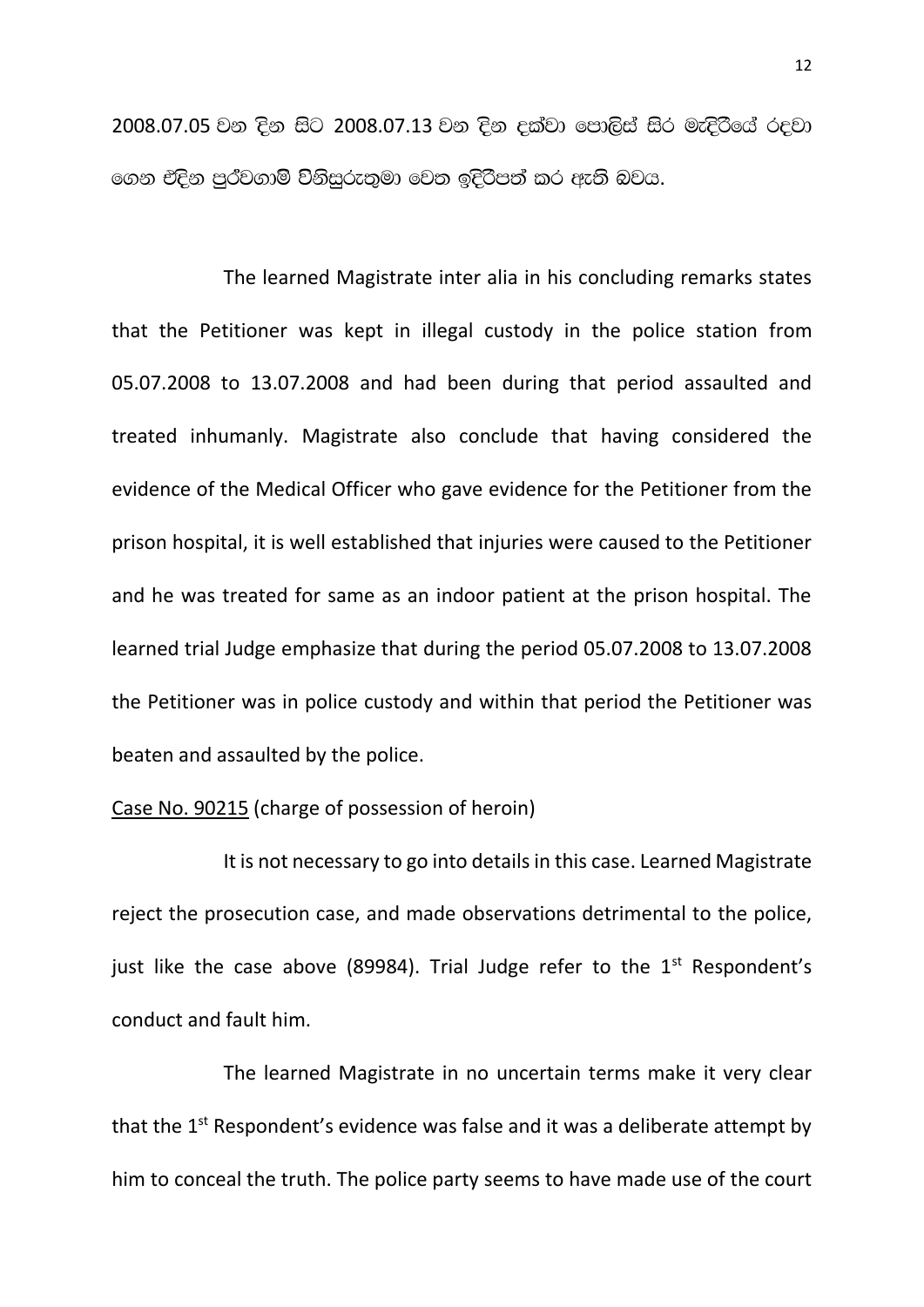to fabricate false charges against the Petitioner and bring the Administration of Justice to disrepute, merely to achieve their purpose. Even a criminal and a prisoner would be entitled to basic constitutional safe guards provided by the Constitution. In *Sudath Silva Vs. Kodituwakku (1987) 2 SLR 119 per Atukorala J.* " Article 11 of our Constitution mandates that no person shall be subjected to torture, or to cruel, inhuman or degrading treatment or punishment .... It is an absolute fundamental right. ... Every person in this country, be he a criminal or not is entitled to this right to the fullest content of its guarantee".

I wish to observe that usually obtaining proof in this type of case is no easy task due to reluctance on the part of witness to testify against law enforcement authority. In *Velmurugu Vs. A.G (1981) 1 SLR 406, Sharvananda J.* refer to the *'Greek Case'* as described by the European Commission on Human Rights. "There are certain inherent difficulties in the proof of allegations of torture or ill-treatment. A victim or a witness able to corroborate his story might hesitate to describe all what really happened. ..."However as regards the case in hand there was no such difficulty due to good monitoring of all events by the Petitioner's party, notwithstanding the fact that the Petitioner himself had a criminal record. A prisoner may be an outcast of society but he remains entitled to all his civil rights in so far as they are not taken away by legislation. *Raymond*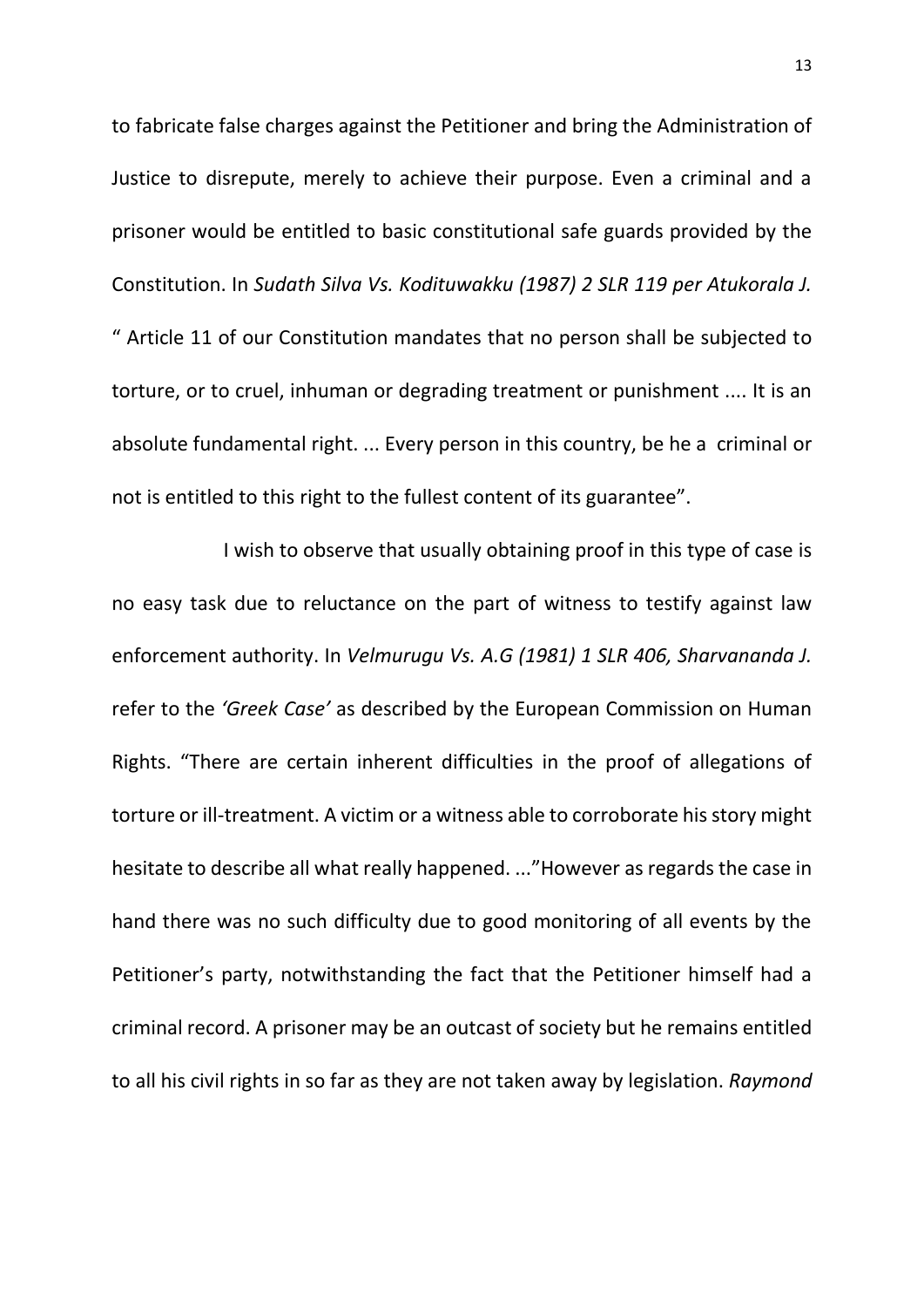*Vs. Honey (1983) AC 1-10:* Prisoner has a right of access to courts. *Johnson vs. Avery 393 US 483 (1969).*

Evidence led before the learned Magistrate, reveal that the Petitioner was not produced before court within the time frame permitted by law. The Police made every effort to hide the truth. It is time for the law enforcement authority to realise that a court of law cannot be misled so easily.

The material placed before this court by the Petitioner, establish without any doubt that the police subjected the Petitioner to torture and cruel, inhuman degrading treatment. I wish to observe, more particularly that the  $1<sup>st</sup>$ Respondent was responsible for such inhuman acts, but he alone cannot be held responsible as there were other police officers who assisted and took part to cause injuries to the Petitioner. Nor was the Petitioner produced before the Magistrate according to law. As such I hold that both  $1^{st}$  and  $2^{nd}$  Respondents have infringed the Petitioner's fundamental rights guaranteed under Articles 11 and 13(2) of the Constitution. I am also of the view that the state should be held strictly liable as all inhuman acts of assault on the Petitioner occurred during the period the Petitioner was in police custody. I direct and Order both the  $1<sup>st</sup>$  and 2<sup>nd</sup> Respondents to pay personally a sum of Rs. 100,000/- each to the